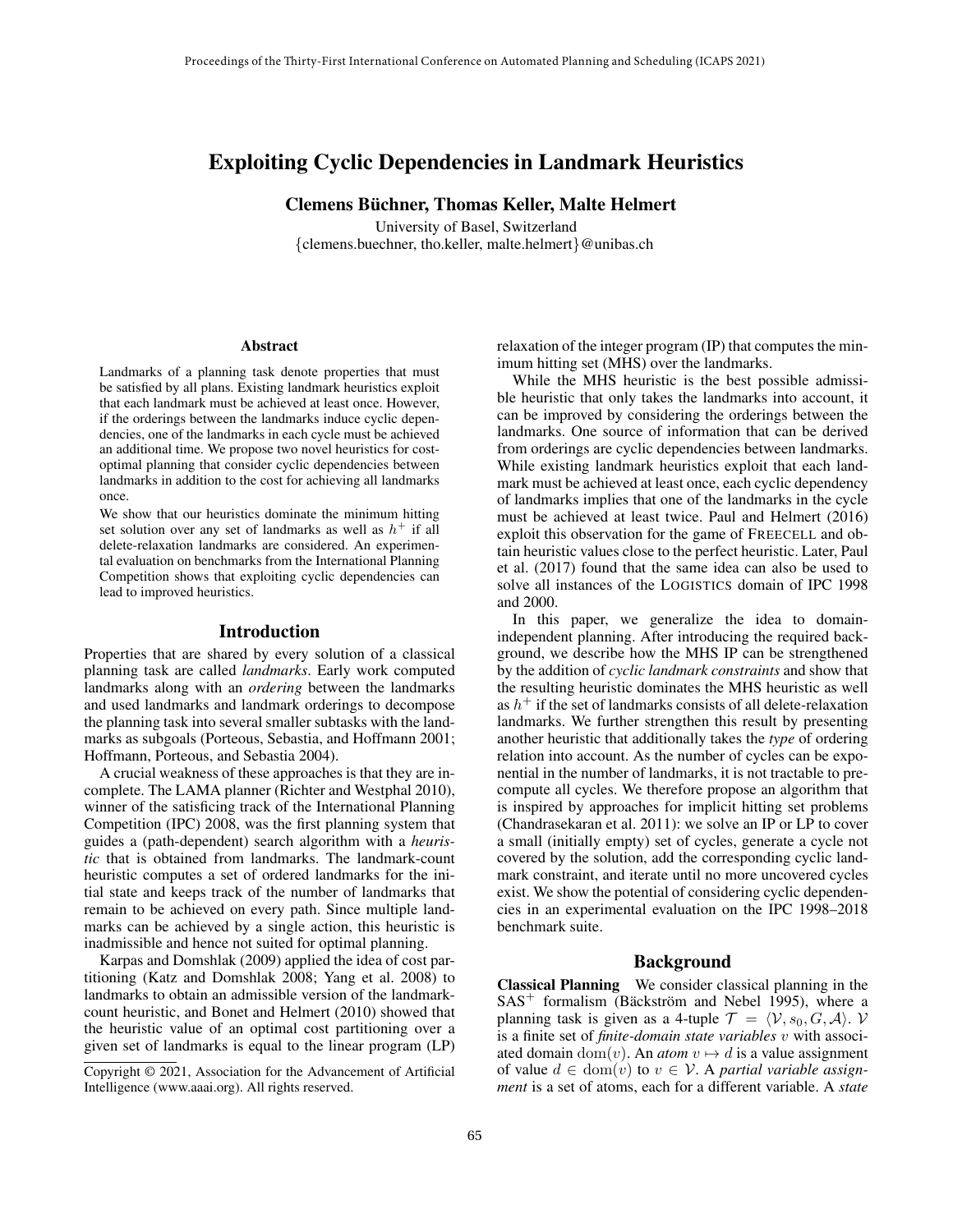is a variable assignment defined on all variables  $v \in V$ . We use set notation such as  $v \mapsto d \in s$  and function notation such as  $s(v) = d$  interchangeably.  $s_0$  is the *initial state*, and the *goal*  $G$  is a partial variable assignment.  $A$  is a finite set of *actions*  $a = \langle pre, eff, cost \rangle$  (also called *operators*), where *precondition*  $pre(a)$  and *effect*  $eff(a)$  are partial variable assignments and  $cost(a) \in \mathbb{R}_0^+$  is the cost of a.

An action  $a \in A$  is *applicable* in state s if  $s(v) = d$  for all  $v \mapsto d \in pre(a)$ . Applying an applicable a in s results in the state  $s' = s[[a]]$  where  $s'(v) = d$  for all  $v \mapsto d \in$ <br>eff(a) and  $s'(v) = s(v)$  otherwise. An action sequence  $\pi$  $eff(a)$  and  $s'(v) = \overline{s(v)}$  otherwise. An *action sequence*  $\pi =$  $\langle a_1, \ldots, a_n \rangle$  is applicable in  $s = s_1$  if  $s_{i+1} = s_i \llbracket a_i \rrbracket$  for all  $i = 1, \dots, n$  and each action  $a_i$  is applicable in  $s_i$ . The state that results from applying an applicable  $\pi$  in s is written as  $s\llbracket \pi \rrbracket$ . An s-plan is an action sequence  $\pi$  such that  $G \subseteq s\llbracket \pi \rrbracket$ . The *cost* of an *s*-plan  $\pi = \langle a_1, \ldots, a_n \rangle$  is the sum over the action costs of the sequence:  $cost(\pi) = \sum_{i=1}^{n} cost(a_i)$ . An s-plan is *optimal* if it has minimal cost among all s-plans.

Landmarks and Orderings A *disjunctive action landmark* (*landmark* for short) for a state s is a set of actions  $L \subseteq A$  such that every s-plan contains an action  $a \in L$ . The *first occurrence* of a landmark L in an s-plan  $\pi$  =  $\langle a_1, \ldots, a_n \rangle$  is i iff  $a_i \in L$  and  $a_j \notin L$  for all  $1 \leq j < i$ . The *last occurrence* of L in  $\pi$  is i iff  $a_i \in L$  and  $a_j \notin L$ for all  $i < j \leq n$ . We write  $\text{first}_L(\pi) = i$  if the first occurrence of L in  $\pi$  is i, and  $last_L(\pi) = i$  if i is the last occurrence. Furthermore, the *number of occurrences* of L in  $\pi$  is  $occ_L(\pi) = \sum_{i=1}^n [a_i \in L]$  ([·] denote Iverson brackets).

A *landmark ordering* denotes a dependency between two landmarks. Given landmarks L and  $L^{\prime}$  for a state s, there is a *strong ordering*  $L \rightarrow_s L'$  between L and L' iff  $\text{first}_L(\pi)$  <  $first_{L}(\pi)$  for all s-plans  $\pi$ , and there is a *weak ordering*  $L \rightarrow_w L'$  between L and L' iff  $\int f \cdot r f_L(\pi) \, d\pi$ for all s-plans  $\pi$ . Observe that every strong ordering also implies a weak ordering since  $first_{L'}(\pi) \leq last_{L'}(\pi)$ . We say that an action sequence  $\pi = \langle a_1, \ldots, a_n \rangle$  *satisfies* such a strong (weak) ordering iff  $\text{first}_{L}(\pi) < \text{first}_{L'}(\pi)$  $(first_L(\pi) < last_{L'}(\pi))$ , and that it *violates* it otherwise.

Our definitions of ordering types differ from the orderings that have been described by Hoffmann, Porteous, and Sebastia (2004). *Natural*, *necessary* and *greedy necessary* orderings are strong orderings. *Reasonable orderings* between L and L' guarantee  $\text{first}_L(\pi) \leq \text{last}_{L'}(\pi)$ , but unlike with weak orderings, the inequality is not necessarily strict.

**Landmark Graph** Given a set of landmarks  $\mathcal{L}$  and a set of landmark orderings  $O$  for state  $s$ , the corresponding landmark graph  $\mathcal{G} = \langle \mathcal{L}, \mathcal{O} \rangle$  is a directed graph with a vertex for every landmark in  $\mathcal L$  and an edge for every ordering in  $\mathcal O$ . An edge from node L to L' is labeled with the type  $t \in \{s, w\}$  of the corresponding ordering  $L \rightarrow_t L'$  (i.e., strong or weak). A *path* in G is a chain of edges  $\pi = L_1 \rightarrow t_1 \cdots \rightarrow t_n L_{n+1}$ such that  $L_i \rightarrow_{t_i} L_{i+1} \in \mathcal{O}$  for  $1 \leq i \leq n$ . A path is a *cycle* if  $L_1 = L_{n+1}$ , and a cycle is *elementary* if  $L_i \neq L_j$  for all pairs  $1 \leq i \leq j \leq n$ . Given a cycle  $c = L_1 \rightarrow_{t_1} \cdots \rightarrow_{t_n} L_{n+1}$ , the set of landmarks in c is



Figure 1: Example landmark graph.

 $\mathcal{L}(c) = \{L_i \mid 1 \leq i \leq n\}$ , and the set of orderings is  $\mathcal{O}(c) = \{L_i \rightarrow_{t_i} \overline{L_{i+1}} \mid 1 \leq i \leq n\}$ . Two elementary cycles  $c_1$  and  $c_2$  are *distinct* if one is not a cyclic permutation of the other (i.e.,  $\mathcal{O}(c_1) \neq \mathcal{O}(c_2)$ ).

Figure 1 shows a landmark graph with four landmarks  $L_1 = \{a_1\}, L_2 = \{a_2\}, L_3 = \{a_3\}, \text{ and } L_4 = \{a_2, a_4\}.$ The orderings in the landmark graph create two elementary cycles  $c_1 = L_1 \rightarrow_s L_2 \rightarrow_w L_1$  and  $c_2 = L_2 \rightarrow_w L_3 \rightarrow_w$  $\overline{L}_2$ . The cycle  $c'_1 = L_2 \rightarrow_w L_1 \rightarrow_s L_2$  is not distinct from c<sub>1</sub>, and the cycle  $c = L_1 \rightarrow_s L_2 \rightarrow_w L_3 \rightarrow_w L_2 \rightarrow_w L_1$ is not elementary, as it is a combination of the elementary cycles  $c_1$  and  $c_2$  that includes  $L_2$  twice.

Landmark Heuristic Most often in planning, landmarks are used to compute heuristic values. The cost of a minimum hitting set is the most accurate admissible heuristic that can be derived from a set of disjunctive action landmarks when no further information is available. Let X be a set,  $\mathcal{F}$  =  $F_1, \ldots, F_n \subseteq 2^X$  be a family of subsets of X, and  $c: X \to Y$  $\mathbb{R}^{\div}_{0}$  be a cost function for X. A *hitting set* is a subset  $H \subseteq X$ that "hits" all subsets in F, i.e.,  $H \cap F \neq \emptyset$  for all  $F \in \mathcal{F}$ . The *cost* of H is  $\sum_{x \in H} c(x)$ . A *minimum hitting set* (MHS) is a hitting set with minimal cost.

The cost of an MHS over a set of landmarks  $\mathcal{L} \subseteq 2^{\mathcal{A}}$  corresponds to the objective value of the MHS *integer program* which is given as follows:

$$
\min \sum_{a \in \mathcal{A}} \mathsf{Y}_a \text{cost}(a) \quad \text{s.t.} \tag{1}
$$

$$
\mathsf{Y}_a \ge 0 \quad \text{for all } a \in \mathcal{A} \text{ and } \tag{2}
$$

$$
\sum_{a \in L} \mathsf{Y}_a \ge 1 \quad \text{for all } L \in \mathcal{L} \tag{3}
$$

Note that  $Y_a = 0$  or  $Y_a = 1$  in all optimal solutions of the MHS IP.<sup>1</sup> An MHS can then be constructed from the IP solution as the set of all actions  $a \in \mathcal{A}$  with  $Y_a = 1$ .

#### Definition 1. *Landmark heuristic*

Let  $\mathcal T$  *be a planning task, s be a state of*  $\mathcal T$ *, and*  $\mathcal L$  *be a set of landmarks for* s*. The* landmark heuristic h LM *for* s *and* L *is the objective value of the MHS IP over* L*.*

Consider the example landmark graph for a state  $s$  from a unit cost planning task in Figure 1, ignoring all ordering

<sup>&</sup>lt;sup>1</sup>There are optimal solutions with  $Y_a > 1$  for some a in the presence of 0-cost actions, but setting each such  $Y_a$  to 1 instead is still optimal.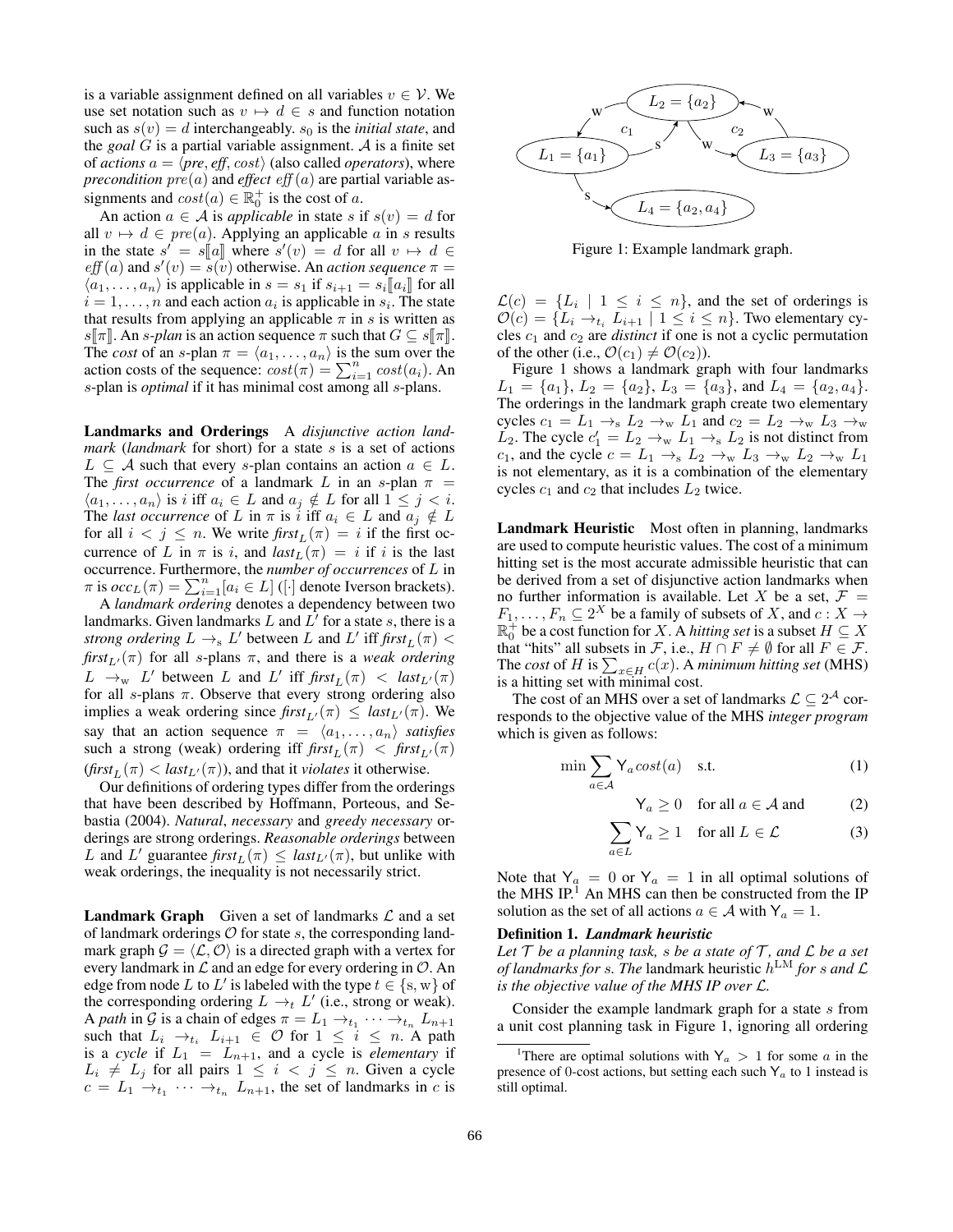relations (i.e., all edges) for now. We have  $h^{\text{LM}}(s) = 3$ , as  $Y_{a_1} = Y_{a_2} = Y_{a_3} = 1$  in every solution of the MHS IP because of the landmark constraints for  $L_1$ ,  $L_2$ , and  $L_3$ , and  $Y_{a_4} = 0$  in an optimal solution as the landmark constraint for  $L_4$  is already satisfied with  $Y_{a_2} = 1$ .

The landmark heuristic is an example of an *operatorcounting* heuristic (Pommerening et al. 2014). In general, operator-counting heuristics are defined as the objective value of an IP with the same variables  $Y_a$  (and possibly additional auxiliary variables), the same objective function as in Definition 1, the basic constraints  $Y_a \geq 0$ , and usually additional constraints.<sup>2</sup>

These additional constraints are called *operator-counting constraints*, and they must guarantee that for every plan  $\pi$ , setting  $Y_a$  to the number of occurrences of a in  $\pi$  satisfies the constraint. As long as this condition is satisfied, all operator-counting heuristics are admissible. In particular, this means that operator-counting heuristics can be improved by adding additional operator-counting constraints. Besides landmarks, operator-counting constraints can be derived from network flow balance equations (Bonet 2013), pattern databases (Pommerening, Röger, and Helmert 2013) and abstract transition systems (Pommerening et al. 2014).

### Cyclic Landmark Heuristic

We generalize the idea to exploit cyclic dependencies in FREECELL (Paul and Helmert 2016) to domain-independent planning. For each cycle in a given landmark graph, we can deduce that at least one of the landmarks in the cycle must occur twice to satisfy all of its orderings. This gives rise to the following definition of *cyclic landmark constraints*.

#### Theorem 1. *Cyclic landmark constraints*

*Let*  $\mathcal T$  *be a planning task, s be a state of*  $\mathcal T$ *,*  $\pi$  *be an s-plan* and  $c = L_1 \rightarrow_{t_1} \cdots \rightarrow_{t_{n-1}} L_n \rightarrow_{t_n} L_1$  *be a cycle in a landmark graph for* s*.*

*The accumulated number of occurrences in* π *of all landmarks in c must be at least*  $n + 1$ *, i.e.*,

$$
\sum_{i=1}^{n} occ_{L_i}(\pi) \ge n + 1.
$$

*Proof.* Every landmark in  $\mathcal{L}(c)$  must occur in every s-plan  $π$ , so *occ*<sub>Li</sub>(π) ≥ 1 for all  $1 ≤ i ≤ n$ , which implies  $\sum_{i=1}^{n} occ_{L_i}(π) ≥ n$ . We assume that π is an *s*-plan with  $\sum_{i=1}^{n} occ_{L_i}(π) = n$  and derive a contradiction, from which  $\pi$ , so  $\operatorname{occ}_{L_i}(\pi) \geq 1$  for all  $1 \leq i \leq n$ , which implies the claim follows.

Because all landmarks must occur at least once in  $\pi$ , by the pigeonhole principle every landmark occurs exactly once in  $\pi$ . Let L' be a landmark that occurs first in  $\pi$  among all landmarks from c, i.e.  $\text{first}_{L'}(\pi) \leq \text{first}_{L}(\pi)$  for all  $L \in$  $\mathcal{L}(c)$ . Since  $occ_{L'}(\pi) = 1$ , we get first<sub>L'</sub>( $\pi$ ) = last<sub>L'</sub>( $\pi$ ). As L' is part of cycle c, there is an  $L \in \mathcal{L}(c)$  such that  $L \to_w L' \in \mathcal{O}(c)$  (recall that every strong ordering implies a weak ordering). By our choice of  $L'$ , the first (and only) occurrence of L cannot be earlier than the first occurrence of L', i.e.,  $\text{first}_L(\pi) \geq \text{first}_{L'}(\pi) = \text{last}_{L'}(\pi)$ . It follows that

 $first_L(\pi) \geq last_{L'}(\pi)$ , which violates the ordering  $L \to_w$  $L' \in \mathcal{O}(c)$ .  $\Box$ 

We apply this result by expressing the bound on the number of occurrences of the landmarks of a cycle as an operator-counting constraint. Combining this constraint with the constraints of the landmark heuristic gives rise to the *cyclic landmark heuristic*.

#### Definition 2. *Cyclic landmark heuristic*

*Let*  $\mathcal T$  *be a planning task with actions*  $\mathcal A$ *, s be a state of*  $\mathcal T$ *,*  $\mathcal{G} = \langle \mathcal{L}, \mathcal{O} \rangle$  *be a landmark graph for s, and* C *be a set of cycles in* G*.*

*The* cyclic landmark heuristic h cycle *for* s*,* G *and* C *is the objective value of the* cyclic landmark IP*:*

$$
\min \sum_{a \in \mathcal{A}} \mathsf{Y}_a \, cost(a) \quad s.t. \tag{4}
$$

$$
Y_a \ge 0 \quad \text{for all } a \in \mathcal{A} \tag{5}
$$

$$
\sum_{a \in L} \mathsf{Y}_a \ge 1 \quad \text{for all } L \in \mathcal{L} \text{ and } \qquad (6)
$$

$$
\sum_{L \in \mathcal{L}(c)} \sum_{a \in L} Y_a \ge |\mathcal{L}(c)| + 1 \quad \text{for all } c \in \mathcal{C}.\tag{7}
$$

Consider again the example landmark graph in Figure 1, this time ignoring only the types of the ordering relations (i.e., the transition labels). It still holds that  $Y_{a_1}$ ,  $Y_{a_2}$  and  $Y_{a_3}$  must be set to at least 1 in all solutions to satisfy the landmark constraints for  $L_1$ ,  $L_2$ , and  $L_3$ , and  $Y_{a_4} = 0$  in an optimal solution. Every solution must additionally satisfy the cyclic landmark constraints  $Y_{a_1} + Y_{a_2} \geq 3$  and  $Y_{a_2} + Y_{a_3} \geq 3$ . An optimal solution has  $Y_{a_2} = 2$  because  $a_2$  occurs in both cyclic landmark constraints, which yields a heuristic value of  $h^{cycle}(s) = 4$ .

Note that a feasible solution for the cyclic landmark IP always exists in solvable planning tasks: setting  $Y_a = 2$  for all  $a \in \mathcal{A}$  satisfies all constraints of the IP. Because it is an operator-counting heuristic,  $h^{cycle}$  is admissible.

**Theorem 2. Admissibility of**  $h^{cycle}$ 

The cyclic landmark heuristic h<sup>cycle</sup> is admissible.

*Proof.*  $h^{cycle}$  follows the template of an operator-counting heuristic. Pommerening et al. (2014) show that all operatorcounting heuristics are admissible and that Constraints 5 and 6 are valid operator-counting constraints. Constraint 7 is an operator-counting constraint due to Theorem 1, noting that  $\sum_{a \in L} Y_a = occ_L(\pi)$  for all s-plans  $\pi$  when  $Y_a$  is set to the number of occurrences of  $\alpha$  in  $\pi$  as required by the operator-counting framework.

Because  $h^{cycle}$  includes all operator-counting constraints of  $h^{\text{LM}}$ , it can never result in a worse heuristic estimate.

**Theorem 3. Dominance of**  $h^{cycle}$  over  $h^{\text{LM}}$ Let  $s$  be a state of a planning task. Consider  $h^{\text{LM}}$  and  $h^{cycle}$ *using the same landmark graph for* s*.*

Then  $h^{cycle}(s) \geq h^{\text{LM}}(s)$ . Furthermore, there are cases *where the dominance is strict.*

<sup>&</sup>lt;sup>2</sup>If the IP is infeasible, the heuristic value is  $\infty$ .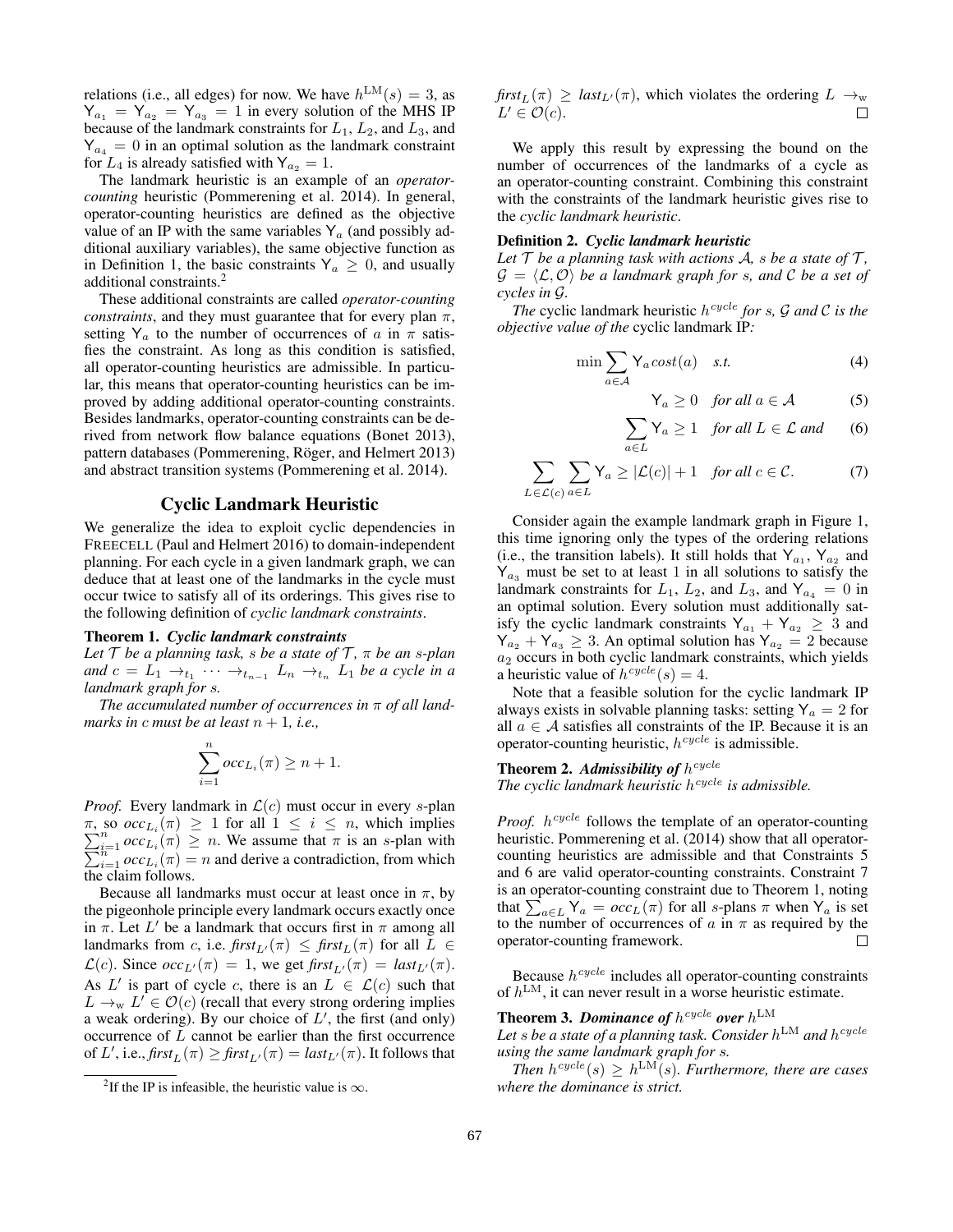

Figure 2: Example logistics task with cyclic landmark dependencies: in order to deliver both packages, the truck must visit location B or C twice.

*Proof.* Dominance follows directly from Proposition 1 by Pommerening et al. (2014).

As discussed above, Figure 1 shows a case where  $h^{cycle}(s) > h^{\text{LM}}(s)$ , proving that there are cases where the dominance is strict.

Bonet and Helmert (2010) have shown that the landmark heuristic is equal to  $h^+$  if the set of landmarks consists of all sets of actions that are landmarks of the delete relaxation (Hoffmann and Nebel 2001) of a planning task. Together with Theorem 3 this leads to the following corollary.

## **Corollary 1. Dominance of**  $h^{cycle}$  over  $h^+$

Let  $T$  *be a planning task, s be a state of*  $T$  *and*  $G$  *be a landmark graph for* s *over all delete-relaxation landmarks of* s*.* Then  $h^{cycle}(s) \geq h^{+}(s)$ . Furthermore, there are cases

*where the dominance is strict.*

*Proof.* Dominance follows directly from Theorem 3 and the result of Bonet and Helmert (2010).

We show that there are cases where  $h^{cycle}(s) > h^{+}(s)$ based on the LOGISTICS example depicted in Figure 2: two packages need to be exchanged between locations B and C by a truck which is initially stationed at a third location A. The set of all delete-relaxation landmarks for the depicted state contains the following (pairwise disjoint) disjunctive action landmarks:

- landmarks  $L_B^d$  and  $L_C^d$  for driving to B and C,
- landmarks  $L_B^l$  and  $L_C^l$  to load packages at B and C, and
- landmarks  $L_B^u$  and  $L_C^u$  to unload packages at B and C.

Each package induces a weak ordering  $L^d_o \rightarrow_w L^d_t$  because it must be loaded into the truck at its origin  $o$  before it can be unloaded at its target location t. With  $C = \{L_B^d \rightarrow_w$  $L_C^d \rightarrow_w L_B^d$ , we have  $h^{cycle}(s) = 7 > 6 = h^+(s)$ .

### Strong Cyclic Landmark Heuristic

In the previous section, we enhanced the landmark heuristic with constraints that take into account the existence of landmark orderings. In this section, we strengthen these cyclic landmark constraints by additionally considering the *type* of ordering (weak or strong).

### Theorem 4. *Strong cyclic landmark constraints*

*Let*  $\mathcal T$  *be a planning task, s be a state of*  $\mathcal T$ *,*  $\pi$  *be an s-plan* and  $c = L_1 \rightarrow_{t_1} \cdots \rightarrow_{t_{n-1}} L_n \rightarrow_{t_n} L_1$  *be a cycle in a landmark graph for s. Let*  $\mathcal{L}^w(c) = \{L' \mid L \to_w L' \in$ 

 $\mathcal{O}(c)$  *be the set of landmarks on the right-hand side of a weak ordering in* c*.*

*The accumulated number of occurrences in* π *of all landmarks in*  $\mathcal{L}^{\text{w}}(c)$  *must be at least*  $|\mathcal{L}^{\text{w}}(c)| + 1$ *, i.e.,* 

$$
\sum_{L \in \mathcal{L}^{\mathbf{w}}(c)} occ_L(\pi) \ge |\mathcal{L}^{\mathbf{w}}(c)| + 1.
$$

*Proof.* If  $\mathcal{L}^w(c) = \emptyset$ , the inequality simplifies to the impossible  $0 \geq 1$ . In this case c is a cycle consisting only of strong orderings. Because strong orderings are transitive (which is immediate from their definition), the landmarks on the cycle are strongly ordered before themselves, which is impossible to satisfy. Hence, no s-plan exists and  $0 \geq 1$  vacuously holds for all s-plans  $\pi$ .

Otherwise, c contains at least one weak ordering. If all orderings in c are weak, the result follows from Theorem 1. (Note that for cycles that only consist of weak orderings, both theorems make identical claims.) Otherwise, c must contain a strong ordering cyclically followed by a weak ordering:  $L \rightarrow_s \bar{L}'$  and  $L' \rightarrow_w L''$ . Hence, for every s-plan  $\pi$ we have  $\text{first}_{L}(\pi) < \text{first}_{L'}(\pi)$  and  $\text{first}_{L'}(\pi) < \text{last}_{L''}(\pi)$ , which implies  $\text{first}_{L}(\pi) < \text{last}_{L}(\pi)$  and therefore  $L \to_w$  $L''$ . We can thus contract the cycle by replacing  $L \rightarrow_{\rm s} L'$ and  $L' \to_w L''$  with  $L \to_w L''$ , which reduces the number of strong orderings by one and does not change the set  $\mathcal{L}^{\text{w}}(c)$ . By iterating the argument, we eventually arrive at the case where all orderings are weak. П

The *strong cyclic landmark heuristic* corresponds to the landmark heuristic enhanced with strong cyclic landmark constraints.

#### Definition 3. *Strong cyclic landmark heuristic*

*Let*  $\mathcal T$  *be a planning task with actions*  $\mathcal A$ *, s be a state of*  $\mathcal T$ *,*  $\mathcal{G} = \langle \mathcal{L}, \mathcal{O} \rangle$  *be a landmark graph for s, and* C *be a set of cycles in* G*.*

*The* strong cyclic landmark heuristic h strong *for* s*,* G *and* C *is the objective value of the* strong cyclic landmark IP*:*

$$
\min \sum_{a \in \mathcal{A}} \mathsf{Y}_a \, cost(a) \quad s.t. \tag{8}
$$

$$
Y_a \ge 0 \quad for all a \in \mathcal{A}
$$
 (9)

$$
\sum_{a \in L} \mathsf{Y}_a \ge 1 \quad \text{for all } L \in \mathcal{L} \text{ and } \quad (10)
$$

$$
\sum_{L \in \mathcal{L}^{\mathbf{w}}(c)} \sum_{a \in L} \mathsf{Y}_a \ge |\mathcal{L}^{\mathbf{w}}(c)| + 1 \quad \text{for all } c \in \mathcal{C}.
$$
 (11)

Consider once more the example from Figure 1, this time also taking into account the ordering types. To satisfy the landmark constraints, an optimal solution must set  $Y_{a_1}, Y_{a_2}$ and  $Y_{a_3}$  to at least 1. The strong cyclic landmark constraint for cycle  $c_1 = L_1 \rightarrow_s L_2 \rightarrow_w L_1$  cannot be satisfied by setting  $Y_{a_2} = 2$  as it was the case in the cyclic landmark heuristic as  $L_2$  is reached via a strong ordering. The constraint can hence only be resolved by setting  $Y_{a_1} = 2$ , and it is therefore not possible to satisfy both strong cyclic landmark constraints by setting the same operator count to 2. As a result, we have  $h^{strong}(s) = 5$ .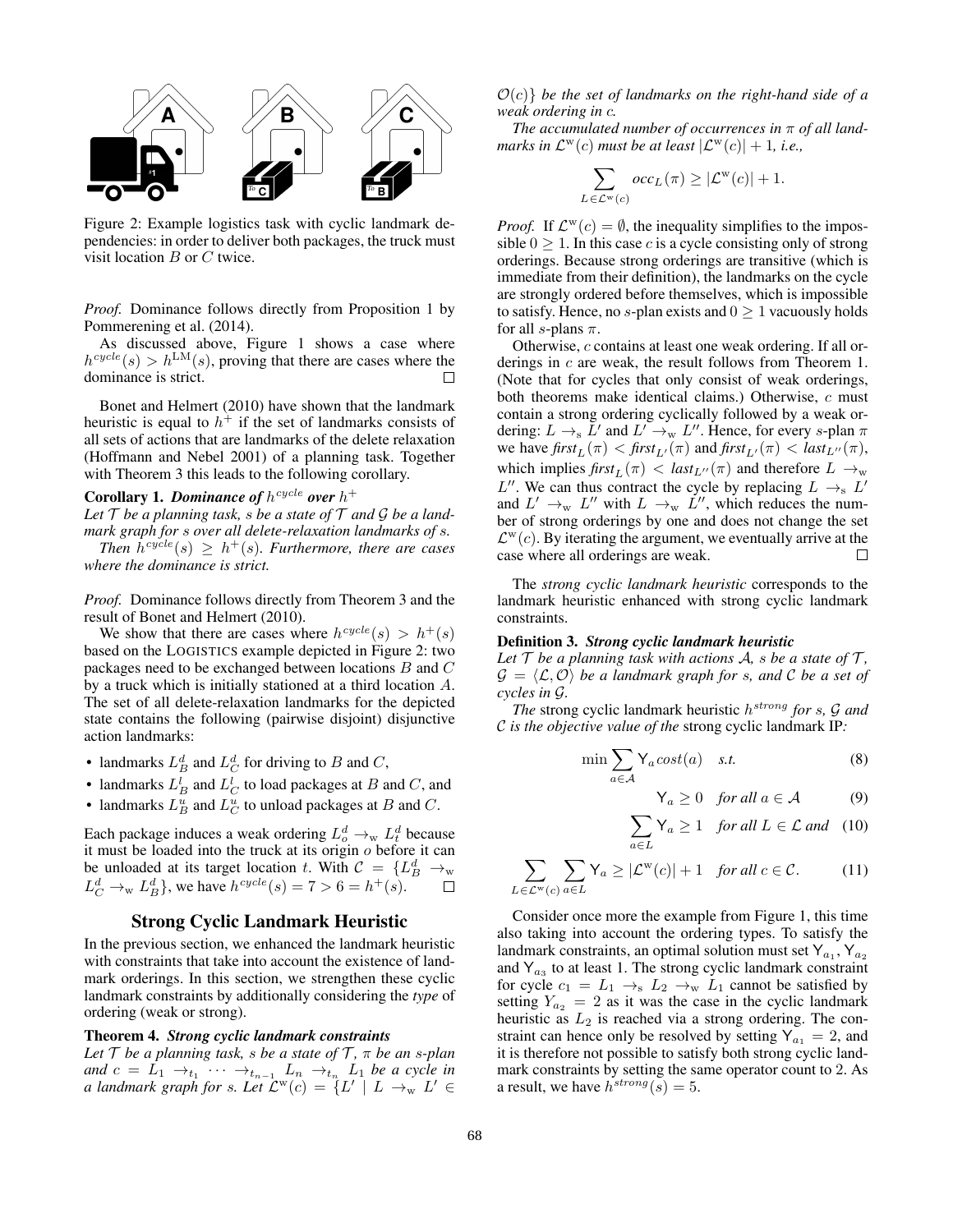## Theorem 5. *Admissibility of* h strong

*The strong cyclic landmark heuristic is admissible.*

*Proof.* The same argument as in Theorem 2 applies, but this time we have to show that Constraint 11 is an operatorcounting constraint. This follows from Theorem 4 and the observation  $\sum_{a \in L} Y_a = occ_L(\pi)$  for all *s*-plans  $\pi$  when Y<sub>a</sub> is set to the number of occurrences of a in  $\pi$  as required by the operator-counting framework. П

The heuristic values of the strong cyclic landmark heuristic  $h^{strong}$  can never be lower than the heuristic values of the cyclic landmark heuristic  $h^{cycle}$  presented in the previous section.

## **Theorem 6. Dominance of**  $h^{strong}$  over  $h^{cycle}$

Let  $\mathcal T$  *be a planning task, s be a state of*  $\mathcal T$  *and*  $\mathcal G$  *be a landmark graph for* s*.*

Then  $h^{strong}(s) \geq h^{cycle}(s)$ . Furthermore, there are *cases where the dominance is strict.*

*Proof sketch.* Constraints 10 and 11 imply Constraint 7, so we can add Constraint 7 to the strong cyclic landmark IP without changing its objective value. With this, dominance follows from Proposition 1 by Pommerening et al. (2014).

As discussed above, Figure 1 shows a case where  $h^{strong}(s) > h^{cycle}(s)$ , proving that there are cases where the dominance is strict. П

### From Theory to Practice

The heuristics we describe in the preceding sections are hard to compute in practice for several reasons: solving IPs is NPhard (Karp 1972), and the amount of elementary cycles in a landmark graph can grow faster than exponentially in the number of vertices (Johnson 1975). In this section we discuss how to make computing our heuristics feasible in practice.

LP-relaxation of integer programs It is possible to approximate an IP solution by solving the *linear program* with the same objective function and set of constraints. This is called the LP-relaxation, and it can be computed in polynomial time. LP solutions may be real-valued whereas only integer values are allowed in IP solutions. Pommerening et al. (2014) show that the LP-relaxation of an operator counting (IP) heuristic is also an admissible heuristic. Note that the proofs for Theorems 3 and 6 do not assume integervalued solutions, and they are therefore also valid for the LP-relaxations of the heuristics.

Generation of Ordered Landmarks Our contribution is to exploit given landmarks and orderings; finding them is an independent problem which we do not study in this paper. Several methods for computing landmark graphs are described in the literature (e.g., Richter, Helmert, and Westphal 2008; Keyder, Richter, and Helmert 2010). These methods are designed to find *fact landmarks* for a state s: every node in a landmark graph is associated with an atom  $v \mapsto d$ ,

and every s-plan must reach a state s' where  $s'(v) = d$ . Obviously, the orderings generated by these methods also order fact landmarks rather than disjunctive action landmarks.

A fact landmark for atom  $v \mapsto d$  induces a disjunctive action landmark  $L_{v\mapsto d}$  that contains its possible *achievers*, i.e.,  $L_{v\mapsto d} = \{a \in \mathcal{A} \mid v \mapsto d \in \text{eff}(a)\}\$  (Karpas and Domshlak 2009). We exploit this to construct the disjunctive action landmark graph  $\mathcal{G}_L = \langle \mathcal{L}, \mathcal{O}_L \rangle$  from a set of fact landmarks  $\mathcal F$  and orderings  $\mathcal O_F$  over  $\mathcal F$ , where

- 1. *L* contains a landmark  $L_{v\mapsto d}$  for every  $v \mapsto d \in \mathcal{F}$ ;
- 2.  $\mathcal{O}_L$  contains a strong ordering  $(L_{v \mapsto d}) \to_{s} (L_{v' \mapsto d'})$  for every natural ordering  $(v \mapsto d) \rightarrow (v' \mapsto d') \in \mathcal{O}_F$ ; and
- 3.  $\mathcal{O}_L$  contains a weak ordering  $(L_{v \mapsto d}) \to_w (L_{v' \mapsto d'})$  for every reasonable ordering  $(v \mapsto d) \rightarrow (v' \mapsto d')$  if  $L_{v \mapsto d} \cap L_{v' \mapsto d'} = \emptyset^3$  and if there is no natural ordering  $(v \mapsto d) \rightarrow (v' \mapsto d')$  in  $\mathcal{O}_F$ .

Note that the mapping of landmarks is surjective as different atoms from  $\mathcal F$  may have identical sets of possible achievers and may hence be mapped to the same disjunctive action landmark. This may even introduce cycles in  $\mathcal{G}_L$  that are not present in  $\mathcal{G}_F$ .

Finding Cycles in Landmark Graphs A crucial part for the quality of our heuristics are i) the existence and ii) the efficient detection of cycles in the landmark graph. We do not address i) in this paper, even though we believe that landmark generation methods that actively search for cyclic ordering dependencies, e.g., based on the domain-specific landmark generation methods of Paul and Helmert (2016) for FREECELL or Paul et al. (2017) for LOGISTICS tasks, can significantly impact the performance of our heuristics.

We consider two different versions that address ii) here. The JOHNSON cycle detection method uses Johnson's Algorithm (Johnson 1975) in every state  $s$  to determine all elementary cycles  $C_J$  for a given landmark graph  $G$  and computes our heuristics for  $s$ ,  $\mathcal G$  and  $\mathcal C_J$ . Johnson's Algorithm finds the next cycle in time that is polynomial in the number of landmarks  $|\mathcal{L}|$ , but the number of elementary cycles can be more than exponential in  $|\mathcal{L}|$ . Detecting cycles with JOHNSON is hence prohibitively expensive in the worst case.

The fact that a single cycle can be found efficiently is still encouraging, though. The ORACLE cycle detection method does not precompute all elementary cycles. Instead, it embeds the heuristic computation in an iterative process based on the generic algorithm for solving instances of the implicit hitting set problem (Chandrasekaran et al. 2011): starting with the MHS LP (or IP) computed by the landmark heuristic, ORACLE iteratively solves the LP, queries a cycle oracle for a cycle constraint that is violated by the current solution  $Y = \{Y_a \mid a \in A\}$  (an *uncovered cycle*) and adds that constraint to the LP. The process terminates when the oracle confirms that all cycle constraints are satisfied by the current LP solution. The generated set of cycles is a (typically

<sup>&</sup>lt;sup>3</sup>The definition of reasonable orderings permits achieving both facts simultaneously (Hoffmann, Porteous, and Sebastia 2004). This is prohibited in our definition of weak orderings.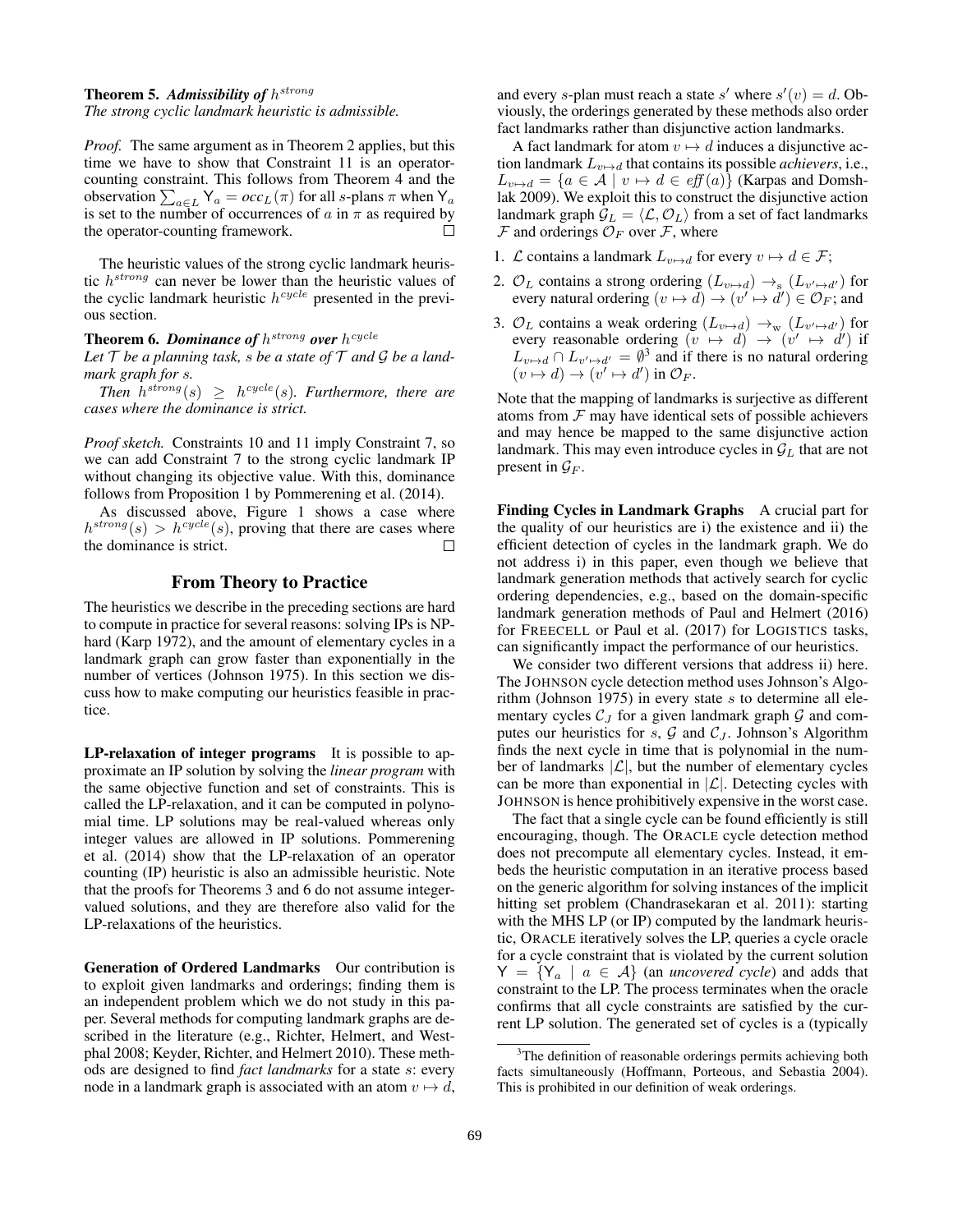small) subset of all cycles which is large enough to represent the entire information gain of cyclic dependencies in the landmark graph.

For this implicit cycle covering approach to be beneficial, querying the cycle oracle has to be computationally cheap. ORACLE first computes the *excess operator count* for each landmark as  $Y_L := (\sum_{a \in L} Y_a) - 1$ . Note that Y must satisfy all landmark constraints, so  $\sum_{a \in L} Y_a \ge 1$  and hence  $Y_L \geq 0$  for all  $L \in \mathcal{L}$ . Or ACLE determines if a cycle c is uncovered only based on  $Y_L$ : if the excess operator counts of all  $L \in \mathcal{L}(c)$  for the cyclic landmark heuristic  $h^{cycle}$  and of all  $L \in \mathcal{L}^w(c)$  for the strong cyclic landmark heuristic h<sup>strong</sup> sum up to less than 1, the (strong) cyclic landmark constraint of  $c$  is violated by Y and  $c$  is an uncovered cycle.

As generating all cycles can be prohibitively expensive, checking every cycle if it is uncovered will not make ORA-CLE more efficient than JOHNSON. Instead, we use the excess operator counts of all landmarks to directly generate an uncovered cycle or determine that no uncovered cycle is left. For an IP heuristic, we can do this by creating a subgraph  $\mathcal{G}'$ of  $G$  which is such that all cycles in  $G'$  are cycles that are not covered by Y and by applying any cycle detection algorithm to  $\mathcal{G}'$ . Because of the restriction to integer solutions,  $\mathsf{Y}_L \neq 0$ implies  $Y_L \geq 1$ ; therefore, we know for all uncovered cycles c that  $Y_L = 0$  for all  $L \in \mathcal{L}(c)$  (for all  $L \in \mathcal{L}^w(c)$ ) for  $h^{cycle}$  ( $h^{strong}$ ) as a single landmark with  $Y_L \neq 0$  would satisfy the (strong) landmark constraint of  $c$  by itself.

For  $h^{cycle}$ ,  $G'$  is the subgraph of G that is induced by all landmarks L with  $Y_L = 0$ ; and for  $h^{strong}$ ,  $G'$  is a copy of G except that all orderings  $L' \rightarrow_w L$  for all L with  $\tilde{Y_L} \neq$ 0 are discarded. Any cycle in  $G'$  induces a (strong) cyclic landmark constraint that is violated by the current solution Y, and if the graph is acyclic, no more violated cycles are left and the objective value of the IP is the heuristic value of the (strong) cyclic landmark heuristic for the current state.

If an LP heuristic is computed, we also compute excess operator counts for all landmarks, but we cannot simply remove vertices or edges from the landmark graph to compute an uncovered cycle: excess operator counts with  $0 < Y_L < 1$  make the problem harder, as it is possible that no single landmark satisfies the (strong) cycle constraint but a set of landmarks may. It is nonetheless possible to determine efficiently if there is an uncovered cycle  $c$  in  $\mathcal{G}$ : we use the excess operator counts to generate a weighted graph  $G'$ that is a copy of  $G$  except that it is weighted in the following way: for  $h^{cycle}$ , we set the weight of all orderings  $L \rightarrow L'$ to  $w_{L\to L'} := Y_{L'}$ ; and for  $h^{strong}$ , we set  $w_{L\to L'}$  to  $Y_{L'}$  if  $L \rightarrow L'$  is weak, and we set  $w_{L \rightarrow L'}$  to 0 otherwise.

ORACLE then applies an all-pairs shortest path algorithm like the (polynomial) Floyd-Warshall algorithm (Floyd 1962; Roy 1959; Warshall 1962) to  $G'$ . It tests for each  $L \to L' \in \mathcal{O}$ , if the sum of its weight  $w_{L \to L'}$  and the cost of the shortest path from  $L'$  to  $L$  is smaller than 1. If this is not the case,  $\overline{L} \to L'$  cannot be part of an uncovered cycle and the next edge is tested until no more edges are left; otherwise, ORACLE found the uncovered cycle whose (strong) cyclic landmark constraint is violated the most among all cycles including  $L \to L'$ , and it returns that cycle.

## Experimental Evaluation

We implemented our heuristics in version 19.06 of the Fast Downward planner (Helmert 2006) with CPLEX 12.9 as LP solver. We consider a benchmark set consisting of all 1827 planning tasks without conditional effects from the optimal sequential tracks of the International Planning Competitions 1998–2018. All experiments are conducted on Intel Xeon Silver 4114 processors running on 2.2 GHz with a time limit of 30 minutes and a memory limit of 3.5 GB. All benchmarks, code, and experiment data are published online (Büchner, Keller, and Helmert 2021).

We present results for the LMRHW (Richter, Helmert, and Westphal 2008),  $LM^{h^m}$  (Keyder, Richter, and Helmert 2010), and LM<sup>BJOLP</sup> (Domshlak et al. 2011) landmark generators. For LM<sup>h<sup>m</sup></sup>, we consider  $m = 1$  (LM<sup>h<sup>1</sup>) and  $m = 2$ </sup>  $(LM^{h^2})$ . LM<sup>BJOLP</sup> combines the landmarks from LM<sup>RHW</sup> and  $LM^{h<sup>1</sup>$ . The other landmark generators that are implemented in Fast Downward –  $LM^{ZG}$  (Zhu and Givan 2003) and a landmark generator that checks for each fact if it is a landmark in the delete relaxation – do not generate orderings and are hence omitted from our discussion. We furthermore enrich the  $LM^{h^m}$  and  $LM^{BJOLP}$  landmarks with the weak orderings found by the method of Hoffmann, Porteous, and Sebastia (2004). LMRHW already uses the same method as a subroutine and is not altered.

The MHS landmark heuristic  $h^{\text{LM}}$  that considers landmarks but ignores orderings serves as a baseline for our experiments. We use the LP relaxation of  $h^{\text{LM}}$ ,  $h^{cycle}$  and  $h^{strong}$  to guide a search with the A<sup>\*</sup>algorithm (Hart, Nilsson, and Raphael 1968) in all experiments.

In our implementation, the landmark heuristics compute a new landmark graph for every evaluated state and not just once as a preprocessing as the BJOLP planner (Domshlak et al. 2011) or LAMA (Richter and Westphal 2010) do. This is due to an observation of Büchner  $(2020)$ , who shows that there are some instances where the landmark graph for the initial state is cyclic, but there are many more instances with cyclic landmark graphs for states that are encountered during search. Computing the landmark graph just once and keeping track of open landmarks is likely much better suited to maximize planner performance in terms of coverage. We leave this interesting research question for future work and recompute landmarks in every state as it allows a better analysis of the impact of our cyclic landmark heuristics, which is the focus of this evaluation.

Heuristic Accuracy This decision is supported by looking at two metrics that allow to compare the accuracy of our heuristics: the heuristic values in the initial state and the number of expansions before the last  $f$ -layer. For all considered landmark generators, there are less than 30 solved instances where  $\bar{h}^{cycle}(s_0) > h^{\text{LM}}(s_0)$ , but more than 100 solved instances where less states are expanded with  $h^{cycle}$  than with  $h^{\text{LM}}$  for LM<sup>RHW</sup> and LM<sup>BJOLP</sup>. The picture is even more pronounced when looking at  $h^{strong}$ : for  $LM<sup>RHW</sup>$  and  $LM<sup>BJOLP</sup>$ , we observe 33 solved instances where  $h^{strong}(s_0) > h^{\text{LM}}(s_0)$  and 154 solved instances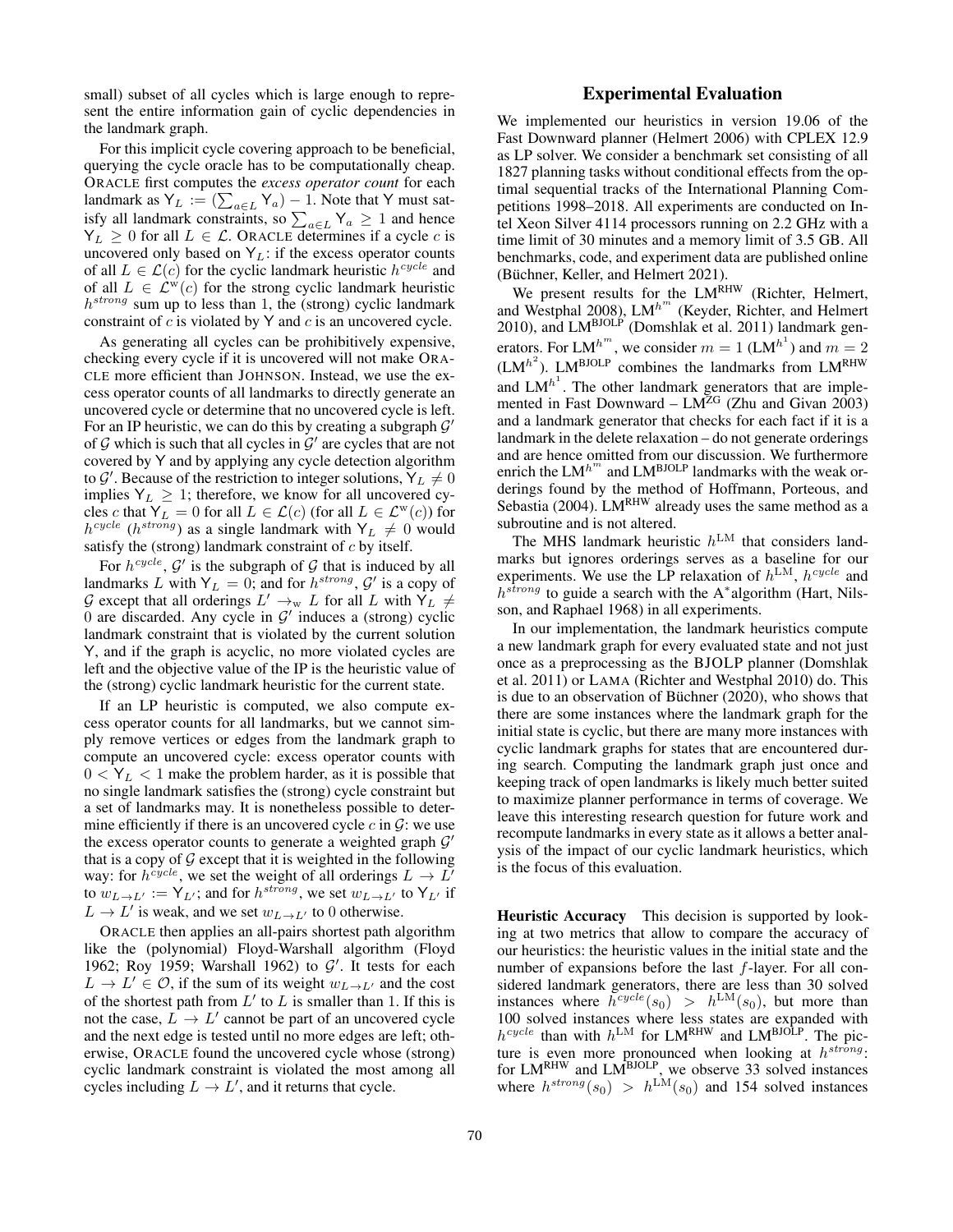

Figure 3: Number of expansions before the last f-layer for  $h^{LM}$ ,  $h^{cycle}$  and  $h^{strong}$  in combination with different landmark generators and ORACLE cycle detection. Only instances where the numbers differ are displayed.

|                     |        | <b>JOHNSON</b> |              | ORACLE    |              |
|---------------------|--------|----------------|--------------|-----------|--------------|
|                     | $h$ LM | $h^{cycle}$    | $h^{strong}$ | $h$ cycle | $h^{strong}$ |
| LM <sup>RHW</sup>   | 644    | 630            | 643          | 657       | 665          |
| $LM^{h^1}$          | 652    | 653            | 651          | 659       | 659          |
| $LM^{h^2}$          | 377    | 383            | 383          | 383       | 383          |
| $LM^{\text{BJOLP}}$ | 619    | 611            | 622          | 631       | 639          |

Table 1: Coverage for different combinations of landmark generator, heuristic and cycle detection method.

where less expansions are required to compute an optimal plan with  $h^{strong}$  and  $LM^{RHW}$ .

Figure 3 compares the number of expansions before the last f-layer for all three pair-wise heuristic combinations. Note that only instances where these numbers differ are displayed, i.e., even though many data points appear to be on the diagonal, they are actually slightly below it. We can see that there are a few instances where the number of expansions drops by more than an order of magnitude. Most importantly, though, we see that there are both many instances where considering orderings has the potential to strengthen the heuristic and where considering the type of the cycles yields additional information on top of that.

Heuristic in Search We have observed a gain in heuristic accuracy in a significant number of instances, but the computation of  $h^{cyclic}$  and  $h^{strong}$  is also more expensive than the computation of  $h^{\text{LM}}$ : in combination with JOHNSON, an LP has to be solved that contains all constraints of the MHS LP plus one additional constraint for every elementary cycle in the landmark graph. And ORACLE starts by computing the same LP as  $h^{\text{LM}}$ , but it has to do so multiple times with a (slowly) growing number of constraints until all cycles are covered. The question here is if the improved heuristic guidance outweighs the more expensive heuristic computations.

Table 1 shows coverage results for different combinations of landmark generator (LMR<sup>HW</sup>, LM<sup>h<sup>1</sup>, LM<sup>h<sup>2</sup></sup> and</sup>

LM<sup>BJOLP</sup>), heuristic ( $h^{\text{LM}}$ ,  $h^{cycle}$  and  $h^{strong}$ ), and, in the case of  $h^{cycle}$  and  $h^{strong}$ , cycle detection method (JOHNSON and ORACLE). Comparing the coverage of the  $h^{\text{LM}}$  baseline to the coverage of the best performing  $h^{cycle}$ configuration shows an increase in coverage of 13 and 12 instances for the LM<sup>RHW</sup> and LM<sup>BJOLP</sup> landmark generators, respectively, and of 6 and 7 instances for the two versions of  $LM^{h^m}$ . In the case of  $LM^{RHW}$  and  $LM^{BJOLP}$ , taking the type of cycles into account pays off even more, with a total coverage increase of 21 and 20 instances compared to  $h^{\text{LM}}$ . For all landmark generators and both for  $h^{cycle}$  and  $h^{strong}$ there is at least one configuration that significantly outperforms the  $h^{\text{LM}}$  baseline, and it is particularly encouraging that the combination of ORACLE and  $h^{strong}$  consistently performs best for all considered landmark generators.

Cycle Detection Detecting cycles with the ORACLE method always solves at least as many instances as the otherwise identical configuration with JOHNSON. Even worse, we observe a negative impact in comparison to the  $h^{\text{LM}}$  baseline in some cases where JOHNSON is used to generate cycles. This decrease in coverage is mostly caused by domains with a large number of cycles (in particular PEGSOL, SPIDER and SOKOBAN). Figure 4 shows that the average number of cycle constraints explicitly added to the LP is consistently much higher for JOHNSON than it is for ORACLE. While this is not surprising – after all, JOHNSON adds all cycles at once whereas ORACLE only adds cycles as long as necessary – the difference is large: over all instances that are solved by both cycle detection methods in combination with  $h^{cycle}$  and  $LM<sup>RHW</sup>$ , JOHNSON adds 10.85 cycles on average and ORA-CLE only 0.19 cycles – a factor of more than 50 on average, that goes up to more than 5000 in the worst case.

The ORACLE approach trades solving a single large LP with solving several smaller LPs consecutively. Solving  $n$ LPs with the implicit hitting set approach does usually not mean that it takes  $n$  times as long, though. This is because the solver uses the solution of the previous iteration as a starting point for the current LP, which is often already very close to an optimal solution for the current problem. Over all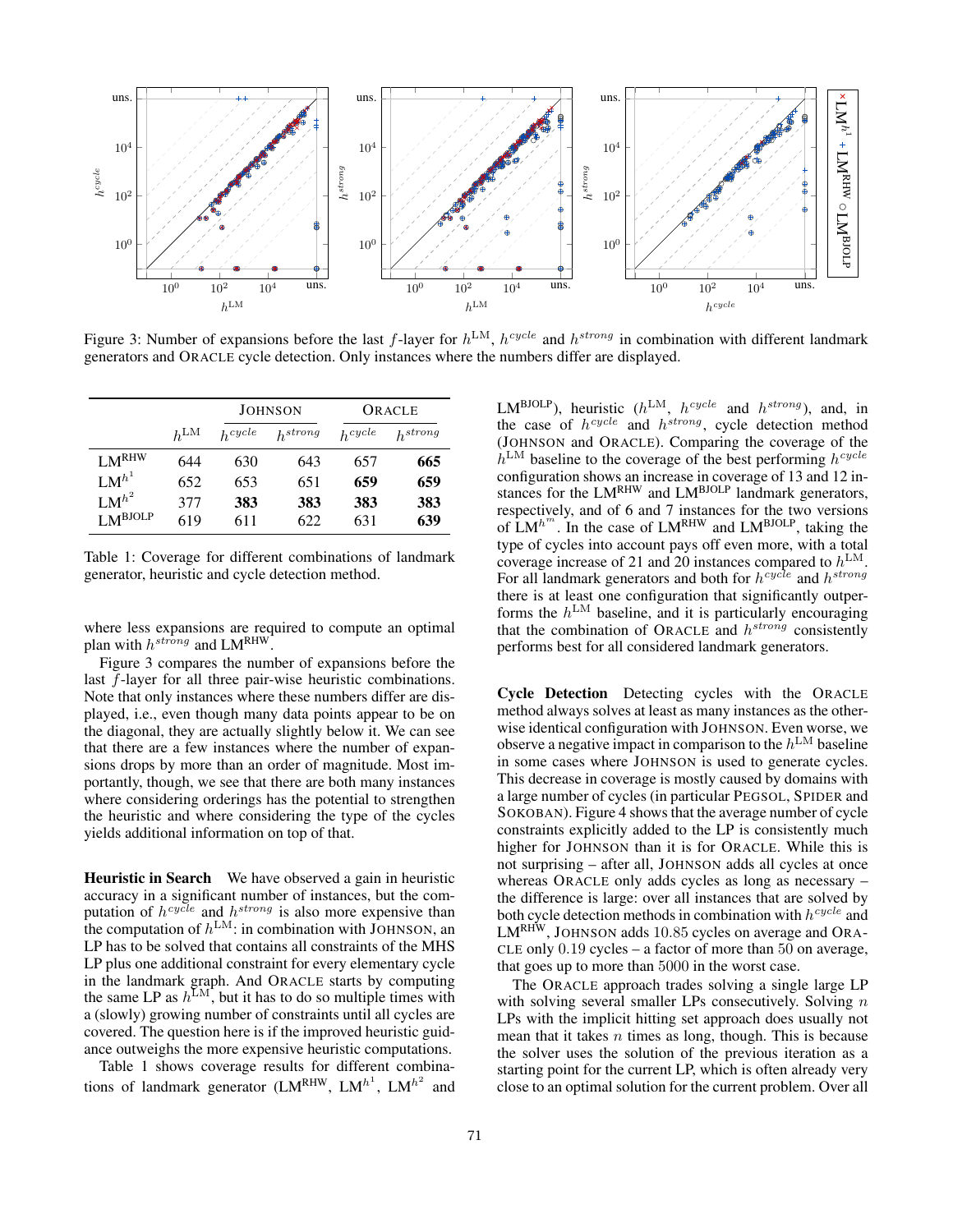

Figure 4: Average number of cycle constraints per evaluated state for JOHNSON and ORACLE.

instances, it never takes more than 7.32 iterations on average until an optimal solution that covers all cycles is computed.

This clearly shows that generating all cycles is not a viable option in many instances, and that our ORACLE approach generates cycle constraints that cover all cycles within only a few iterations.

Landmark Generators We can also observe that the choice of landmark generators affects the results in Table 1 significantly. Looking at the *relative* change compared to the  $\bar{h}^{\text{LM}}$  baseline for each landmark generator reveals that  $LM<sup>RHW</sup>$  and  $LM<sup>BJOLP</sup>$  on the one hand and the two  $LM^{h^m}$  versions on the other behave similarly: for the former, performance decreases with  $h^{cycle}$  and is comparable with  $\bar{h}^{strong}$  if JOHNSON is used, and performance improves with  $h^{cycle}$  and even more so with  $h^{strong}$  in combination with ORACLE. For both  $LM^{h^1}$  and  $LM^{h^2}$ , there is moderate improvement when  $h^{cycle}$  is used (for  $LM^{h^2}$  with both cycle detection methods, for  $LM^{h^1}$  only for ORACLE), and  $h^{strong}$  does not outperform  $h^{cycle}$ .

As  $LM^{\text{BJOLP}}$  combines the  $LM^{\text{h}^1}$  and  $LM^{\text{RHW}}$  landmarks, one would have expected that it also combines properties from both, but it looks like a weaker version of LMRHW instead. We were surprised to see that the landmarks of  $LM^{BJOLP}$  are almost always very similar (and often identical) to the landmarks of either  $LM^{h^1}$  or  $LM^{RHW}$ , depending on which is the larger set. This implies that the smaller set of  $LM^{h^1}$  and  $LM^{RHW}$  landmarks is often a subset of the larger one. As orderings are derived from the set of landmarks, this also holds for the set of orderings. Since  $LM<sup>RHW</sup>$  generates more landmarks than  $LM^{h<sup>1</sup>}$  in the vast majority of the instances, LMBJOLP performs similar to but slightly worse than LMRHW as it essentially computes the same thing but requires additional effort (the computation of  $LM^{h^1}$  landmarks) to get there.

A closer look at the orderings reveals one difference between  $LM<sup>RHW</sup>$  and  $LM<sup>h<sup>1</sup></sup>$  that explains why considering weak orderings is beneficial for  $LM<sup>RHW</sup>$  but not for  $LM<sup>h<sup>1</sup></sup>$ :

while the total number of orderings is similar for both landmark generators,  $LM<sup>RHW</sup>$  finds much more strong orderings and  $LM^{h<sup>1</sup>}$  finds much more weak ones. It turns out that this trade-off is no coincidence. In fact, most of the weak orderings from  $LM^{h^1}$  are actually found to be strong by LM<sup>RHW</sup>, which means that  $LM^{h<sup>1</sup>}$  essentially underevaluates the impact of these strong orderings. As a consequence, the strengthening promoted by  $h^{strong}$  has little impact when using  $\text{LM}^{h^m}$ , in contrast to  $\text{LM}^{\text{RHW}}$ .

Finally, we would like to emphasize that no landmark generator considered here is tailored to our needs. Our results show that all landmark generators produce similar sets of landmarks; Richter and Westphal (2010) regard cyclic dependencies between landmarks as undesirable and actively steer away from them, and they discard disjunctive landmarks without estimating what is lost; and the technique of Hoffmann, Porteous, and Sebastia (2004) is the only generation technique for the weak orderings that are essential for cycles in the landmark graph. We conjecture that landmark generators that actively pursue the generation of diverse landmarks, weak orderings and cycles will help to close the gap to the results of Paul and Helmert (2016) and Paul et al. (2017) who report close to perfect heuristic values in their domain-specific cyclic landmark heuristics.

## **Conclusions**

We introduce two novel operator-counting heuristics  $h^{cycle}$ and  $h^{strong}$  which generalize the cycle-covering heuristic (Paul and Helmert 2016; Paul et al. 2017) to domainindependent planning. Theoretically, we show that  $h^{cycle}$ dominates the MHS landmark heuristic  $h^{\text{LM}}$  and that  $h^{strong}$ dominates  $h^{cycle}$ . The dominance comes from additional operator-counting constraints that are derived from cycles in the landmark graph which imply that some landmark has to be achieved at least twice.

To avoid the computation of all elementary cycles in the landmark graph, we propose ORACLE, an implicit hitting set method that generates a typically small set of cycles until all cycle constraints are provably satisfied. We show experimentally on benchmarks from the International Planning Competitions that cycles occur frequently in practice, that our heuristics provide improved guidance and that coverage increases for both heuristics if combined with ORACLE.

Haslum, Slaney, and Thiébaux (2012) compute a minimal subset of all delete-relaxation landmarks that allows to compute  $h^+$ . Their algorithm is, like our cycle generation approach, based on the implicit hitting set method. Our approach is not concerned with the generation of landmarks and hence treats the landmark and cycle generation as two separate entities: one where all landmarks are computed and another where orderings are added iteratively. In future work, we plan to entwine both parts to an algorithm that generates both cycles and landmarks iteratively and stops when the heuristic value can no longer increase. This might not only enable a strong heuristic, but will also help us understand cyclic dependencies in the delete relaxation.